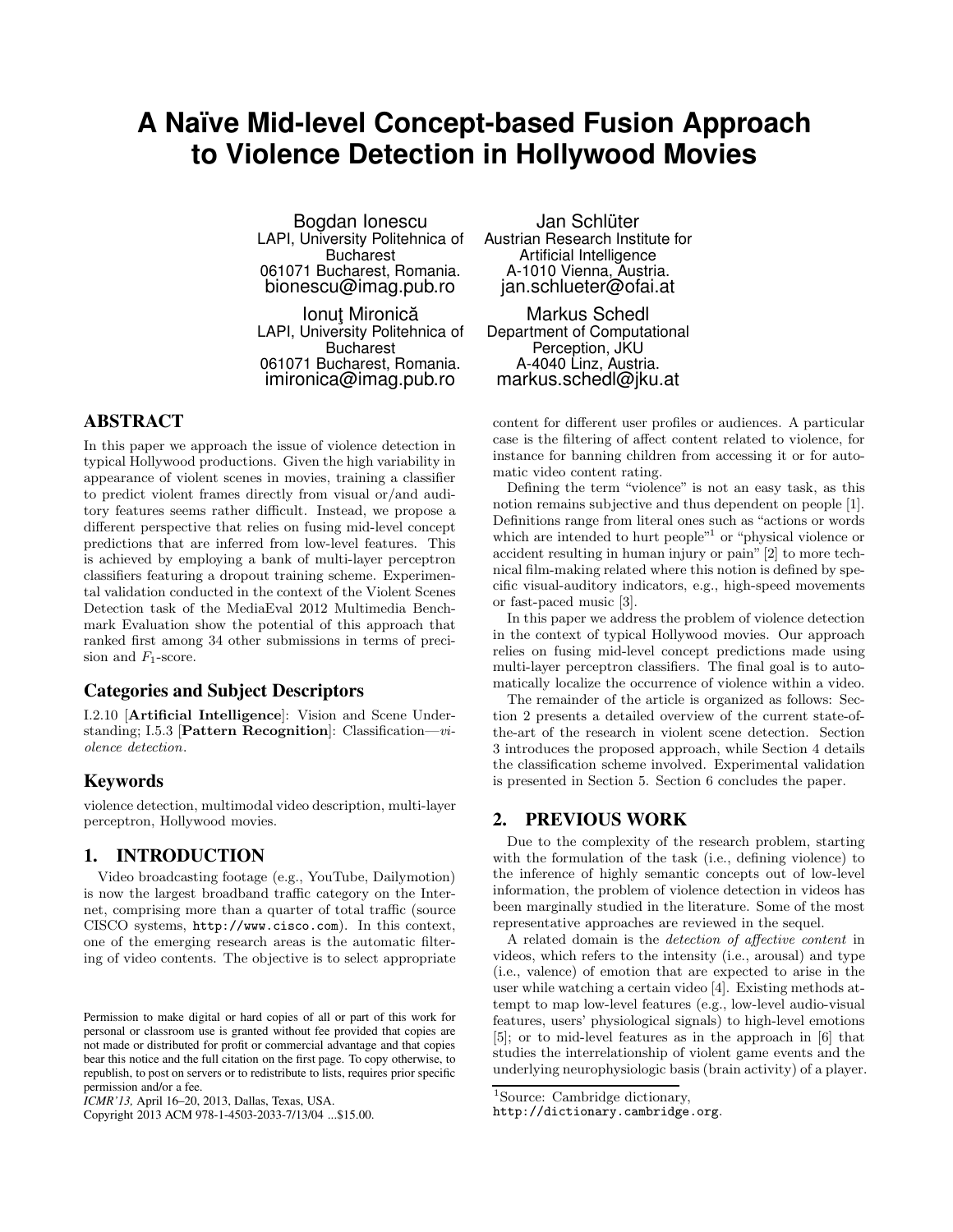If we refer to violence as an expected emotion in videos, affect-related features may be applicable to represent the violence concept [7].

Another related domain is action recognition, which focuses on detecting human violence in real-world scenarios. An example is the method in [8] that proposes an in-depth hierarchical approach for detecting distinct violent events involving two people, e.g., fist fighting, hitting with objects, kicking. The information used consists of computing the motion trajectory of image structures (acceleration measure vector and its jerk). The framework is preliminarily validated on 15 short-time sequences including around 40 violent scenes. Another example is the approach in [9] that aims to detect instances of aggressive human behavior in public environments. The authors use a Dynamic Bayesian Network (DBN) as a fusion mechanism to aggregate aggression scene indicators, e.g., "scream", "passing train" or "articulation energy". Evaluation is carried out using 13 clips featuring various scenarios, such as "aggression toward a vends machine" or "supporters harassing a passenger". The method reports an accuracy score close to 80%.

The use of Bag-of-Visual-Words (BoVW) statistical models has also been exploited. For instance, [10] addresses fight detection using BoVW along with Space-Time Interest Points (STIP) and Motion Scale-Invariant Feature Transform (MoSIFT) features. In addition, for the purpose of evaluation and to foster research on violence detection, the authors attempt to introduce a standard testing data set consisting of 1,000 clips of action scenes from hockey games. Ground truth is provided at frame level (as "fight" or "nonfight" labeling). Highest reported detection accuracy is near 90%. A similar experiment is the one in [11] that uses BoVW with local spatio-temporal features. Experimental tests show that for this scenario motion patterns tend to provide better performance than spatio-visual descriptors. Tests are conducted on sports and surveillance videos.

A broader category of approaches focus on a more general framework, such as detecting video shots/segments with violent content that may be considered disturbing for different categories of viewers. These methods are typically addressing video TV broadcasting materials, such as Hollywood entertainment movies. One of the early approaches in this direction is the one in [12], where the violent events are located using multiple audio-visual signatures, e.g., description of motion activity, blood and flame detection, violence/nonviolence classification of the soundtrack and characterization of sound effects. Only qualitative validation is reported. Other examples include the following: [3] exploits shot length, motion activity, loudness, speech, light, and music. Features are combined using a modified semi-supervised learning scheme that uses Semi-Supervised Cross Feature Learning (SCFL). The method is preliminarily evaluated using 4 Hollywood movies, yielding a top  $F_1$ -score of 85%; [13] combines audio-visual features (e.g., shot length, speech, music ratios, motion intensity) to select representative shots in typical action movies with the objective of producing automatic video trailers. Content classification is performed with Support Vector Machines (SVMs); [14] uses various audio features (e.g., spectrogram, chroma, energy entropy, Mel-Frequency Cepstral Coefficients (MFCC)) and visual descriptors (e.g., average motion, motion orientation variance, measure of the motion of people or faces in the scene). Modalities are combined by employing a meta-classification

architecture that classifies mid-term video segments as "violent" or "non-violent". Experimental validation is performed on 10 movies and highest  $F_1$ -score is up to 58%; [15] proposes a violent shot detector that uses a modified probabilistic Latent Semantic Analysis (pLSA) to detect violence from the auditory content while the visual information is exploited via motion, flame, explosion and blood analysis. Final integration is achieved using a co-training scheme (typically used when dealing with small amounts of training data and large amounts of unlabeled data). Experimental validation is conducted on 5 movies showing an average  $F_1$ -score of 88% (however there is no information on the ground truth used). More recently, approaches also consider the benefits of temporal integration of features and late fusion integration schemes, e.g., [16].

Although most of the approaches are multimodal, there are some attempts to exploit the benefits of single modalities, e.g., [18] uses Gaussian Mixture Models (GMM) and Hidden Markov Models (HMM) for modeling audio events over time series. For experimentation, authors model the presence of gunplay and car racing scenes with audio events such as "gunshot", "explosion", "engine", "helicopter flying", "car braking", and "cheers". Validation is performed on a very restrained data set (excerpts of 5 minutes extracted from 5 movies) leading to average  $F_1$ -scores of up to 90%; [19] uses face, blood, and motion information to determine whether an action scene has violent content or not. The specificity of the approach is in addressing more semanticsbearing scene structure of video rather than simple shots.

In general, most of the existing approaches focus more or less on engineering content descriptors that may be able to highlight the specificity of violent contents or on the detection of concepts associated with it. Unfortunately, there is a lack of a unified evaluation framework. Almost all of the existing approaches are tested either on very limited data sets (just a few excerpts), on "closed" data or on specific domains (e.g., only sports). Another problem lies in the violence related ground truth that reflects different understandings of the concept. It tends to vary dramatically from method to method and to be adapted to each of the data set (proof is the high disparity of reported results and also the very high accuracy in some cases). This hinders reproducibility of the results and renders impossible performance comparison.

In the context of movie violence - which is the subject of this work - there is a sustained effort made by the community of the Violent Scenes Detection task of the MediaEval Multimedia Benchmark Evaluation [2] to constitute a reference evaluation framework for validating violence detection methods. It proposes a standardized data set together with a detailed annotation ground truth of several audio-visual concepts related to violence [2] (see Section 5).

In this paper we propose a different perspective that exploits the use of mid-level concepts in a multiple neural network fusing scheme. The proposed approach goes beyond the current state-of-the-art along these dimensions:

• by addressing a highly complex scenario where violence is considered to be any scene involving human injury or pain;

- thanks to the fusion of mid-level concept predictions, the method is feature-independent in the sense that it does not require the design of adapted features;
- violence is predicted at frame level which facilitates de-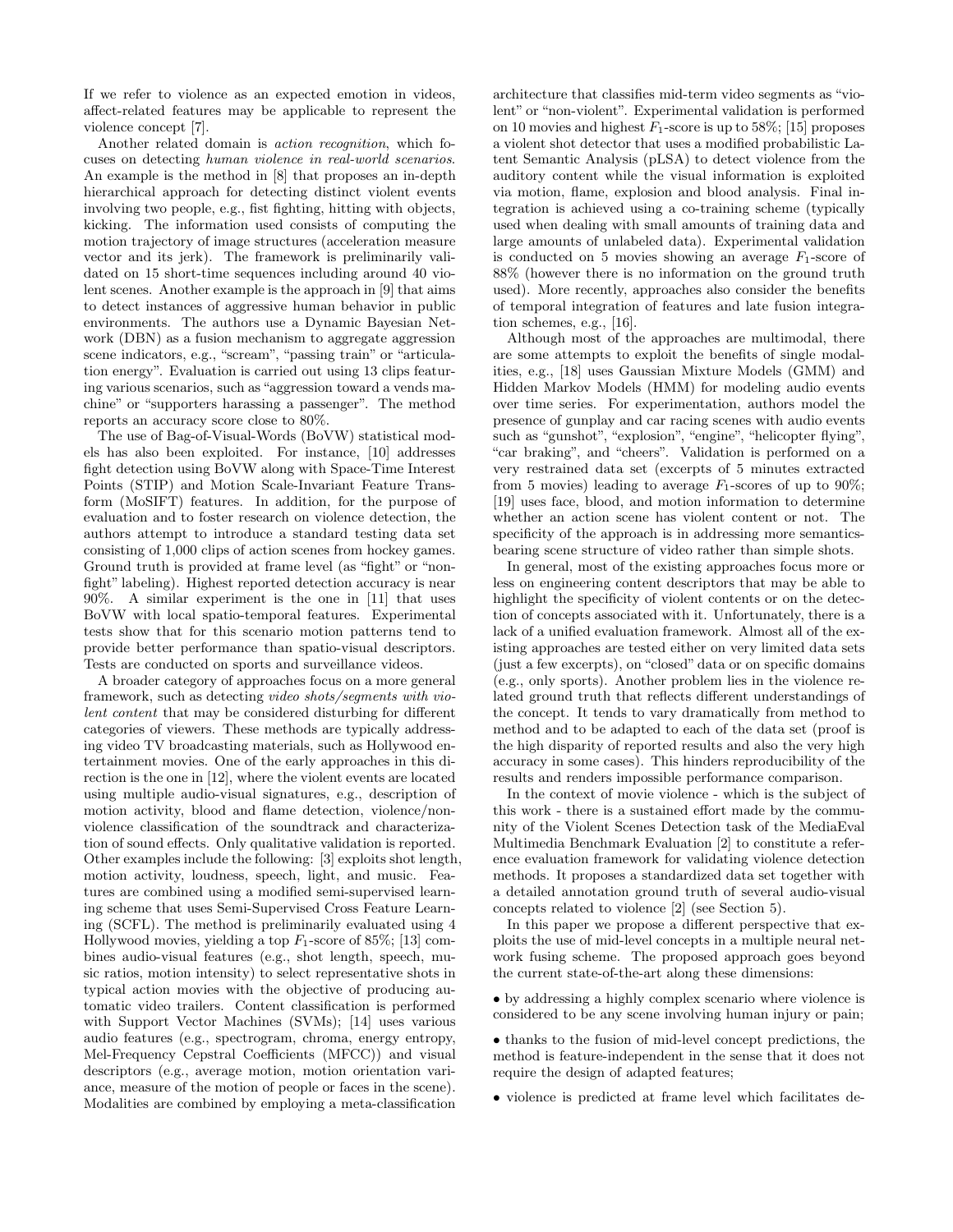

Figure 1: Method diagram (semantic level increases from left to right).

tecting segments of arbitrary length, not only fixed length (e.g., shots);

• evaluation is carried out on a standard data set [2] making the results both relevant and reproducible.

## **3. PROPOSED APPROACH**

Instead of focusing on engineering a best content description approach suitable for this task, as most of the existing approaches do, we propose a novel perspective. Given the high variability in appearance of violent scenes in movies and the low amount of training data that is usually available, training a classifier to predict violent frames directly from visual and auditory features seems rather ineffective.

We propose instead to use high-level concept ground-truth obtained from manual annotation to infer mid-level concepts as a stepping stone towards the final goal. Predicting midlevel concepts from low-level features should be more feasible than directly predicting all forms of violence (highly semantic). Also, predicting violence from mid-level concepts should be easier than using directly the low-level content features.

A diagram of the proposed method is shown in Figure 1. First, we perform feature extraction. Features are extracted at frame level (see Section 5.2). The resulting data is then fed into a multi-classifier framework that operates in two steps. The first step consists of training the system using ground truth data. Once we captured data characteristics we may classify unseen video frames into one of the two categories: "violence" and "non-violence". Consecutively, violence frames are aggregated to segments. Each of the two steps is presented in the sequel.

## **3.1 Concept and violence training**

To train the system we use ground truth data at two levels: ground truth related to concepts that are usually present in the violence scenes, such as presence of "fire", presence of "gunshots", or "gory" scenes (more information is presented in Section 5) and ground truth related to the actual violence segments. We used the data set provided in [2].

The mid-level concept detection consists of a bank of classifiers that are trained to respond to each of the target violence-related concepts. At this level, the response of the classifier is optimized for best performance. Tests are repeated for different parameter setups until the classifier yields the highest accuracy. Each classifier state is then saved. With this step, initial features are therefore transformed into concept predictions (real valued between [0;1]).

The high-level concept detection is ensured by a final classifier that is fed with the previous concept predictions and acts as a final fusion scheme. The output of the classifier is thresholded to achieve the labeling of each frame as "violent" or "non-violent" (yes/no decision). As in the previous case, we use the violence ground truth to tune the classifier to its optimal results (e.g., setting the best threshold). The classifier state is again conserved.

#### **3.2 Violence classification**

Equipped with a violence frame predictor, we may proceed to label new unseen video sequences. Based on the previous classifier states, new frames are now labeled as "violent" or "non-violent". Depending on the final usage, aggregation into segments can be performed at two levels: arbitrary length segments and video shot segments. The segment-level tagging forms segments of consecutive frames our predictor tagged as violent or non-violent and the shot-level tagging uses preliminary shot boundary detection [20].

For both approaches, each segment (whether obtained at the level of frames or shots) is assigned a violence score corresponding to the highest predictor output for any frame within the segment. The segments are then tagged as "violent" or "non-violent" depending on whether their violence score exceeds the optimal threshold found previously in the training of the violence classifier.

## **4. NEURAL NETWORK CLASSIFIER**

To choose the right classification scheme for this particular fusion task, we conducted several preliminary experimental tests using a broad variety of classifiers, from functionalbased (e.g., Support Vector Machines), decision trees to neural networks. Most of the classifiers failed in providing relevant results when coping with high amount of input data, i.e., labeling of individual frames rather than video segments (e.g., a movie has around 160,000 frames and the training data consist of million frames). The inherent parallel architecture of neural networks fitted well these requirements, in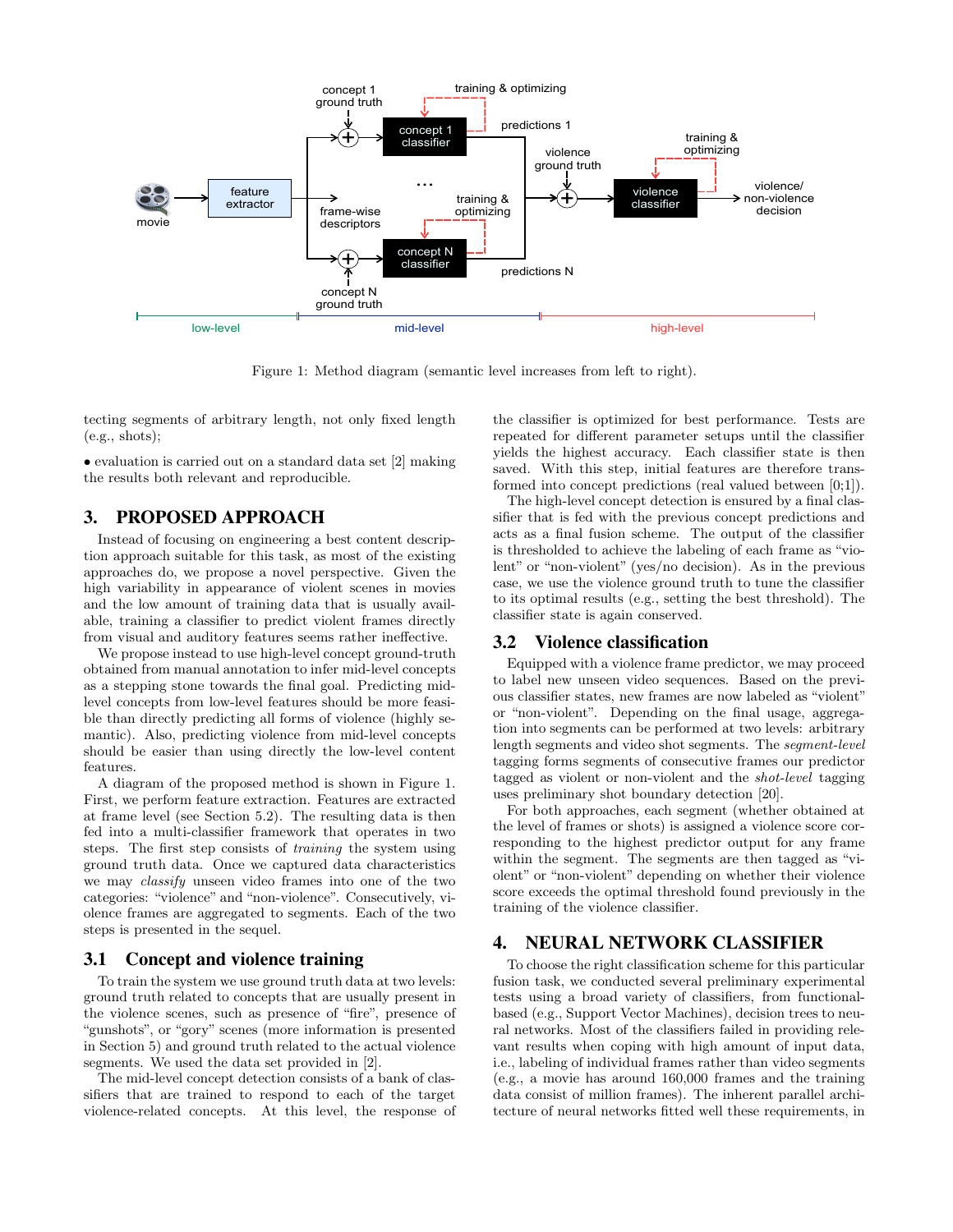

Figure 2: Illustrating random dropouts of network units: 2a shows the full classifier, 2b is one of the possible versions trained on a single example.

particular the use of multi-layer perceptrons. Therefore, for the concept and violence classifiers (see Figure 1) we employ a multi-layer perceptron with a single hidden layer of 512 logistic sigmoid units and as many output units as required for the respective concept. Some of the concepts from [2] consist of independent tags, for instance "fights" encompasses the five tags "1vs1", "default", "distant attack", "large" and "small" (in which case we use five independent output units).

Networks are trained by gradient descent on the crossentropy error with backpropagation [26], using a recent idea by Hinton et al. [25] to improve generalization: For each presented training case, a fraction of input and hidden units is omitted from the network and the remaining weights are scaled up to compensate. Figure 2 visualizes this for a small network, with 20% of input units and 50% of hidden units "dropped out". The set of dropped units is chosen at random for each presentation of a training case, such that many different combinations of units will be trained during an epoch.

This helps generalization in the following way: By randomly omitting units from the network, a higher-level unit cannot rely on all lower-level units being present and thus cannot adapt to very specific combinations of a few parent units only. Instead, it is driven to find activation patterns of a larger group of correlated units, such that dropping a fraction of them does not hinder recognizing the pattern. For example, when recognizing written digits, a network trained without dropouts may find that three particular pixels are enough to tell apart ones and sevens on the training data. A network trained with input dropouts is forced to take into account several correlated pixels per hidden unit and will learn more robust features resembling strokes.

Hinton et al. [25] showed that features learned with dropouts generalize better, improving test set performance on three very different machine learning tasks. This encouraged us to try their idea for our data as well, and indeed we observed an improvement of up to  $5\%$ -points  $F_1$ -score in all our experiments. As an additional benefit, a network trained with dropouts does not severely overfit to the training data, eliminating the need for early stopping on a validation set to regularize training.

#### **5. EXPERIMENTAL RESULTS**

The experimental validation of our approach was carried out in the context of the 2012 MediaEval Benchmarking Initiative for Multimedia Evaluation, Affect task: Violent Scenes Detection [2]. It proposes a corpus of 18 Hollywood movies of different genres, from extremely violent movies to

movies without violence. Movies are divided into a development set, consisting of 15 movies: "Armageddon", "Billy Elliot", "Eragon", "Harry Potter 5", "I am Legend", "Leon", "Midnight Express", "Pirates of the Caribbean 1", "Reservoir Dogs", "Saving Private Ryan", "The Sixth Sense", "The Wicker Man", "Kill Bill 1", "The Bourne Identity", and "The Wizard of Oz" (total duration of 27h 58min, 26,108 video shots and violence duration ratio 9.39%); and a test set consisting of 3 movies - "Dead Poets Society", "Fight Club", and "Independence Day" (total duration 6h 44min, 6,570 video shots and violence duration ratio 4.92%). Overall the entire data set contains 1,819 violence segments [2].

Ground truth is provided at two levels. Frames are annotated according to 10 violence related high-level concepts, namely: "presence of blood", "fights", "presence of fire", "presence of guns", "presence of cold weapons", "car chases" and "gory scenes" (for the video modality); "presence of screams", "gunshots" and "explosions" (for the audio modality) [1]; and frame segments are labeled as "violent" or "non-violent". Ground truth was created by 9 human assessors.

For evaluation, we use classic precision and recall:

$$
precision = \frac{TP}{TP + FP}, \quad recall = \frac{TP}{TP + FN} \tag{1}
$$

where  $TP$  stands for true positives (good detections),  $FP$ are the false positives (false detections) and  $FN$  the false negatives (the misdetections). To have a global measure of performance, we also report  $F_1$ -scores:

$$
F_1\text{-}score = 2 \cdot \frac{precision \cdot recall}{precision + recall}
$$
 (2)

Values are averaged over all experiments.

#### **5.1 Parameter tuning and preproceesing**

The proposed approach involves the choice of several parameters and preprocessing steps.

In what concerns the multi-layer perceptron, we follow the dropout scheme in [25, Sec. A.1] with minor modifications: Weights are initialized to all zeroes, mini-batches are 900 samples, the learning rate starts at 1.0, momentum is increased from 0.45 to 0.9 between epochs 10 and 20, and we train for 100 epochs only. We use a single hidden layer of 512 units. These settings worked well in preliminary experiments on 5 movies.

To avoid multiple scale values for the various content features, the input data of the concept predictors is normalized by subtracting the mean and dividing by the standard deviation of each input dimension. Also, as the concept predictors are highly likely to yield noisy outputs, we employ a sliding median filter for temporal smoothing of the predictions. Trying a selection of filter lengths, we end up smoothing over 125 frames, i.e. 5 seconds.

## **5.2 Video descriptors**

We experimented with several video description approaches that proved to perform well in various video and audio classification scenarios [17, 22, 23, 27]. Given the specificity of the task, we derive audio, color, feature description and temporal structure information. Descriptors are extracted at frame level as follows:

• audio (196 dimensions): we use a general-purpose set of audio descriptors: Linear Predictive Coefficients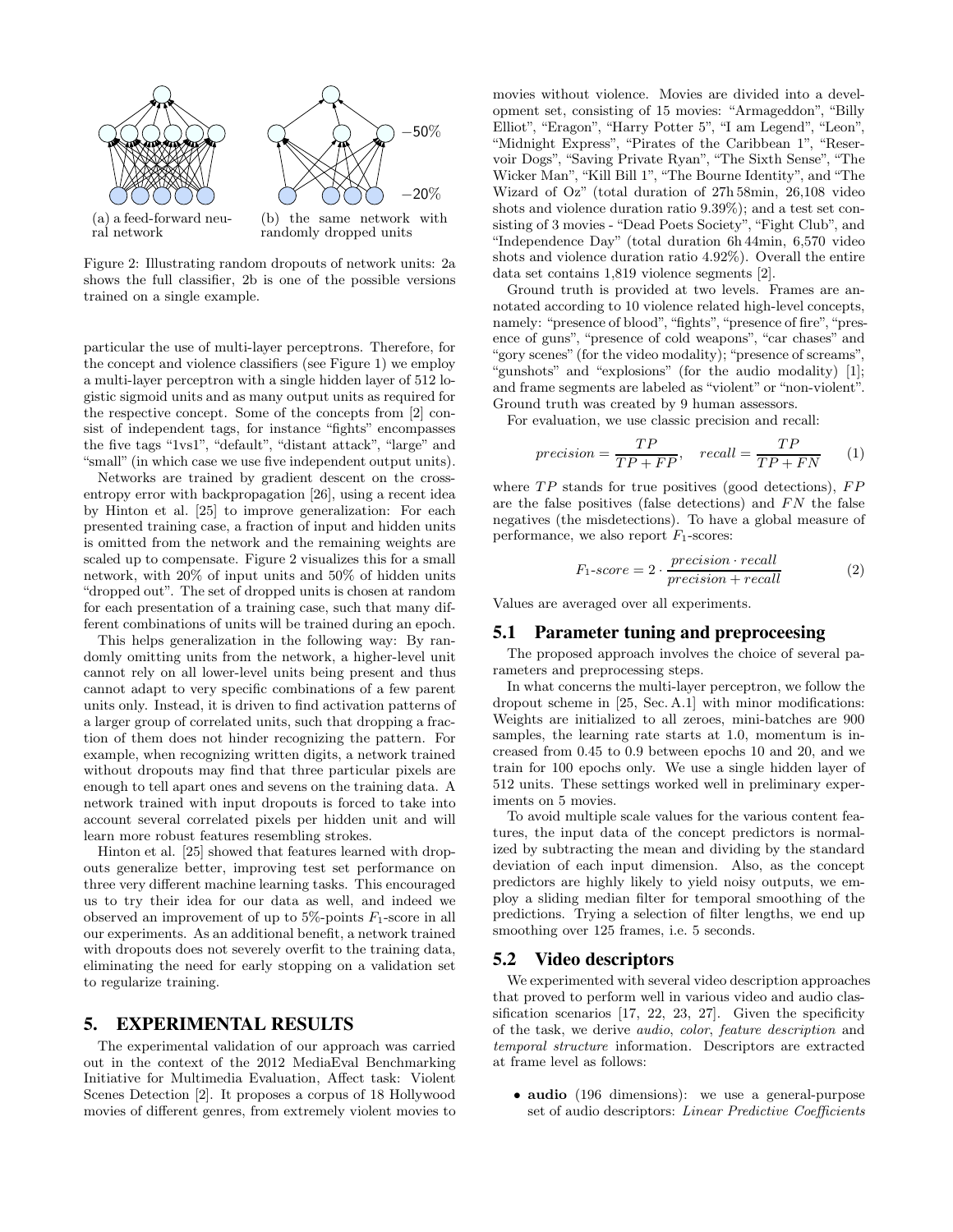(LPCs), Line Spectral Pairs (LSPs), MFCCs, Zero-Crossing Rate (ZCR), and spectral centroid, flux, rolloff, and kurtosis, augmented with the variance of each feature over a window of 0.8 s centered at the current frame [24, 27];

- color (11 dimensions): to describe global color contents, we use the Color Naming Histogram proposed in [22]. It maps colors to 11 universal color names: "black", "blue", "brown", "grey", "green", "orange", "pink", "purple", "red", "white", and "yellow";
- features (81 values): we use a 81-dimensional Histogram of Oriented Gradients (HoG) [23].
- temporal structure (single dimension): to account for temporal information we use a measure of visual activity. We use the cut detector in [21] that measures visual discontinuity by means of difference between color histograms of consecutive frames. To account for a broader range of significant visual changes, but still rejecting small variations, we lower the threshold used for cut detection. Then, for each frame we determine the number of detections in a certain time window centered at the current frame (e.g., for violence detection good performance is obtained with 2 s windows). High values of this measure will account for important visual changes that are typically related to action.

## **5.3 Cross-validation training results**

In this experiment we aim to train and evaluate the performance of the neural network classifiers according to concept and violence ground truth. We used the development set of 15 movies. Training and evaluation are performed using a leave-one-movie-out cross-validation approach.

#### *5.3.1 Concept prediction*

First, we train 10 multi-layer perceptrons to predict each of the violence-related high-level concepts. The results of the cross-validation are presented in Table 1. For each concept, we list the input features (visual, auditory, or both) and average precision, recall and  $F_1$ -score at the binarization threshold giving the best  $F_1$ -score (real valued outputs of the perceptrons are thresholded to achieve yes/no decisions).

Results show that the highest precision and recall are up to 24\% and 100\%, respectively, while the highest  $F_1$ -score is of 26%. Detection of fire performs best, presumably because it is always accompanied by prominent yellow tones captured well by the visual features. The purely visual concepts (first four rows) obtain high  $F_1$ -score only because they are so rare that setting a low threshold gives a high recall without hurting precision. Manually inspecting some concept predictions shows that fire and explosions are accurately detected, screams and gunshots are mostly correct (although singing is frequently mistaken for screaming, and accentuated fist hits in fights are often mistaken for gunshots).

#### *5.3.2 Violence prediction*

Given the previous set of concept predictors of different qualities, we proceed to train the frame-wise violence predictor. Using the concept ground truth as a substitute for concept predictions will likely yield poor results - the system would learn, for example, to associate blood with violence,

Table 1: Evaluation of concept predictions.

| concept    | visual audio $\parallel$ | precision | recall | $F_1$ -score |
|------------|--------------------------|-----------|--------|--------------|
| blood      |                          | 7%        | 100%   | 12\%         |
| coldarms   |                          | 11%       | 100%   | 19%          |
| firearms   |                          | 17%       | 45\%   | 24%          |
| gore       |                          | $5\%$     | 33\%   | $9\%$        |
| gunshots   |                          | 10%       | 14\%   | 12%          |
| screams    |                          | 8%        | 19%    | 12%          |
| carchase   |                          | $1\%$     | $8\%$  | $1\%$        |
| explosions |                          | 8%        | 17%    | 11\%         |
| fights     |                          | 14%       | 29\%   | 19%          |
| fire       |                          | 24%       | 30%    | 26%          |

then provide inaccurate violence predictions on the test set where we only have highly inaccurate blood predictions. Instead, we train on the real-valued concept predictor outputs obtained during the cross-validation described in Section 5.3.1. This allows the system to learn which predictions to trust and which to ignore.

The violence predictor achieves precision and recall values of 28.29% and 37.64%, respectively and an  $F_1$ -score of 32.3% (results are obtained for the optimal binarization threshold). The results are very promising considering the difficulty of the task and the diversity of movies. The fact that we obtain better performance compared to the detection of individual concepts may be due to the fact that violent scenes often involve the occurrence of several concepts, not only one, which may compensate for some low concept detection performance. A comparison with other techniques is presented in the following section.

## **5.4 MediaEval 2012 results**

In the final experiment we present a comparison of the performance of our violence predictor in the context of the 2012 MediaEval Benchmarking Initiative for Multimedia Evaluation, Affect task: Violent Scenes Detection [2].

In this task, participants were provided with the development data set (15 movies) for training their approaches while the official evaluation was carried out on 3 test movies: "Dead Poets Society" (34 violent scenes), "Fight Club" (310 violent scenes) and "Independence Day"(371 violence scenes) - a total of 715 violence scenes (ground truth for the test set was released after the competition). A total number of 8 teams participated providing 36 runs. Evaluation was conducted both at video shot and segment level (arbitrary length). The results are discussed in the sequel.

#### *5.4.1 Shot-level results*

In this experiment, video shots (shot segmentation was provided by organizers [2, 1]) are tagged as being "violent" or "non-violent". Frame-to-shot aggregation is carried out as presented in Section 3.2. Performance assessment is conducted on a per-shot basis. To highlight the contribution of the concepts, our approach is assessed with different feature combinations (see Table 3). A summary of the best team runs is presented in Table 2 (results are presented in decreasing order of  $F_1$ -score values).

The use of mid-level concept predictions and multi-layer perceptron (see ARF-(c)) ranked first and achieved the highest  $F_1$ -score of 49.94%, that is an improvement of more than 6 percentage points over the other teams' best runs, i.e.,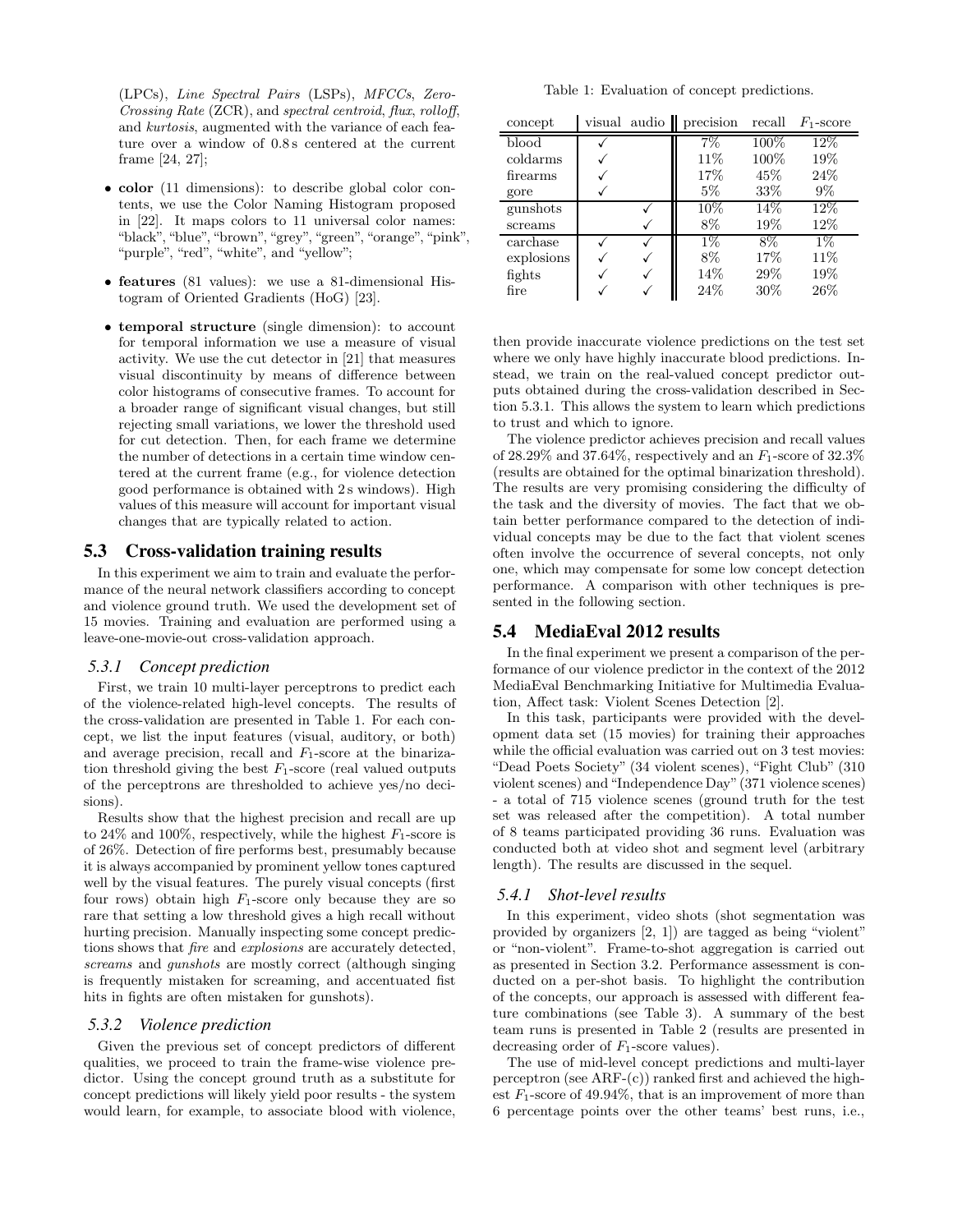| team                                                                                                                                                                                                                                                    | descriptors                                 | modality     | method                                                                   | precision | recall    | $F_1$ -score |
|---------------------------------------------------------------------------------------------------------------------------------------------------------------------------------------------------------------------------------------------------------|---------------------------------------------|--------------|--------------------------------------------------------------------------|-----------|-----------|--------------|
| $ARF-(c)$                                                                                                                                                                                                                                               | concepts                                    | audio-visual | proposed                                                                 | 46.14\%   | 54.40%    | 49.94%       |
| $ARF-(a)$                                                                                                                                                                                                                                               | audio                                       | audio        | proposed                                                                 | 46.97%    | 45.59%    | 46.27%       |
| $ARF-(av)$                                                                                                                                                                                                                                              | audio, color, HoG, tem-<br>poral            | audio-visual | proposed                                                                 | 32.81\%   | 67.69%    | 44.58%       |
| ShanghaiHongkong [30]                                                                                                                                                                                                                                   | trajectory, SIFT, STIP,<br>MFCC             | audio-visual | smoothing<br>temp.<br>$+$<br>SVM with $\chi^2$ kernel                    | 41.43%    | 46.29%    | 43.73%       |
| ARF-(avc) [34]                                                                                                                                                                                                                                          | audio, color, HoG, tem-<br>poral & concepts | audio-visual | proposed                                                                 | 31.24\%   | 66.15\%   | 42.44%       |
| <b>TEC</b> [33]                                                                                                                                                                                                                                         | TF-IDF B-o-AW<br>$[16]$ ,<br>audio, color   | audio-visual | fusion SVM with HIK<br>and $\chi^2$ kernel & Bayes<br>Net. & Naive Bayes | 31.46\%   | 55.52%    | 40.16\%      |
| <b>TUM [29]</b>                                                                                                                                                                                                                                         | energy & spectral audio                     | audio        | SVM linear kernel                                                        | 40.39%    | 32.00%    | 35.73%       |
| $ARF-(v)$                                                                                                                                                                                                                                               | color, HoG, temporal                        | visual       | proposed                                                                 | 25.04%    | $61.95\%$ | 35.67%       |
| $LIG$ [31]                                                                                                                                                                                                                                              | color, texture, SIFT, B-<br>o-AW of MFCC    | audio-visual | fusion<br>hierarch.<br>of<br>SVMs & k-NNs with<br>conceptual feedback    | 26.31\%   | 42.09%    | 32.38%       |
| TUB <sup>[7]</sup>                                                                                                                                                                                                                                      | audio, B-o-AW MFCC,<br>motion               | audio-visual | SVM with RBF kernel                                                      | 19.00%    | $62.65\%$ | 29.71\%      |
| <b>DYNI</b> [32]                                                                                                                                                                                                                                        | MS-LBP texture [35]                         | visual       | SVM with linear kernel                                                   | 15.55%    | 63.07%    | 24.95%       |
| NII [28]                                                                                                                                                                                                                                                | concept learned<br>from<br>texture & color  | visual       | SVM with RBF kernel                                                      | 11.40%    | 89.93%    | 20.24\%      |
| Notations: SIFT - Scale Invariant Features Transform, STIP - Spatial-Temporal Interest Points, MFCC - Mel-Frequency Cepstral<br>Coefficients, SVM - Support Vector Machines, TF-IDF - Term Frequency-Inverse Document Frequency, B-o-AW - Bag-of-Audio- |                                             |              |                                                                          |           |           |              |

Words, HIK - Histogram Intersection Kernel, k-NN - k Nearest Neighbors, RBF - Radial Basis Function, MS-LBP - Multi-Scale

Table 2: Violence shot-level detection results at MediaEval 2012 [2].

Table 3: Feature combinations.

Local Binary Pattern.

| run         | description                                                                                                                                   |
|-------------|-----------------------------------------------------------------------------------------------------------------------------------------------|
| $ARF-(c)$   | use of only mid-level concept predictions;                                                                                                    |
| $ARF-(a)$   | use of only audio descriptors (the violence clas-<br>sifier is trained directly on the audio features);                                       |
| $ARF-(v)$   | use of only visual features;                                                                                                                  |
| $ARF-(ac)$  | use of only audio-visual features;                                                                                                            |
| $ARF-(avc)$ | use of all concept and audio-visual features (the<br>violence classifier is trained using the fusion of<br>concept predictions and features). |

team ShanghaiHongkong [30],  $F_1$ -score of 43.73%. For our approach, the lowest discriminative power is provided by using only the visual descriptors (see  $ARF-(v)$ ), where the  $F_1$ -score is only 35.65%. Compared to visual features, audio features seem to show better descriptive power, providing the second best  $F_1$ -score of 46.27%. The combination of descriptors (early fusion) tends to reduce their efficiency and yields lower performance than the use of concepts alone, e.g., audio-visual (see ARF-(av)) yields an  $F_1$ -score of 44.58%, while audio-visual-concepts (see ARF-(avc)) 42.44%.

Another observation is that, despite the use of general purpose descriptors (see Section 5.2), the representation of feature information via mid-level concepts allows better performance than other, more elaborate content description approaches or classification, such as the use of SIFTs, B-o-AW of MFCC or motion information.

Figure 3 details the precision-recall curves for our approach. One may observe that the use of concepts alone (red line) provides significantly higher recall than the sole use of audio-visual features or the combination of all for a precision of 25% and above.



Figure 3: Precision-recall curves for the proposed approach.

#### *5.4.2 Arbitrary segment-level results*

The final experiment is conducted at segment level. Video segments of arbitrary length are tagged as "violent" or "nonviolent". Frame-to-segment integration is carried out as presented in Section 3.2. The performance assessment in this case is conducted on a per-unit-of-time basis.

Using the mid-level concepts, we achieve average precision and recall values of 42.21% and 40.38%, respectively, while the  $F_1$ -score amounts to 41.27%. This yields a miss rate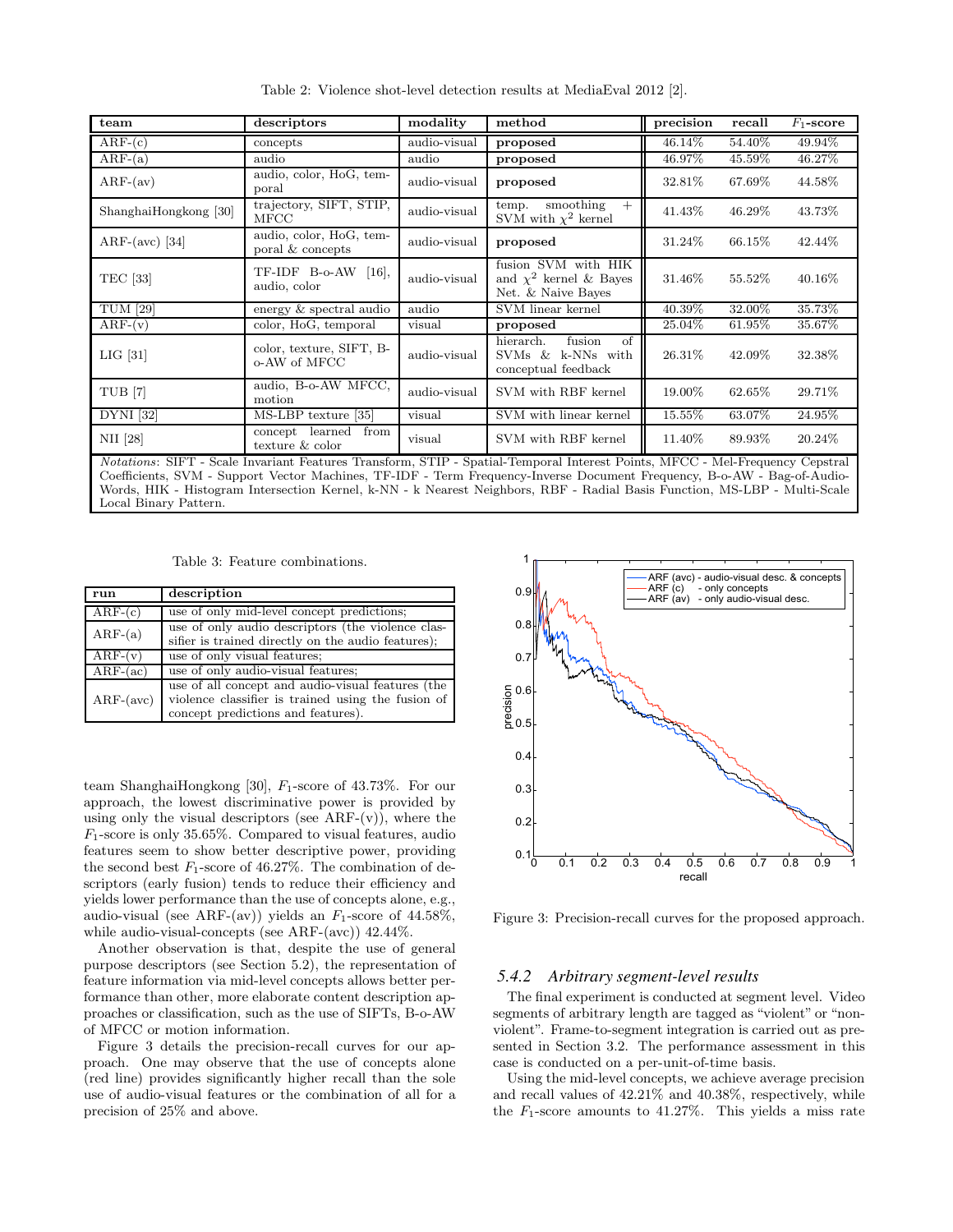

Figure 4: Examples of violent segment detection in movie "Independence Day" (the  $\alpha X$  axis is the time axis, the values on  $oY$  axis are arbitrary, ground truth is depicted in red while the detected segments in blue).

(at time level) of 50.69% and a very low false alarm rate of only 6%. These results are also very promising considering the difficulty of detecting precisely the exact time interval of violent scenes, but also the subjectivity of the human assessment (reflected in the ground truth). Comparison with other approaches was not possible in this case as all other teams provided only shot-level detection.

#### *5.4.3 Violence detection examples*

Figure 4 illustrates an example of violent segments detected by our approach in the movie "Independence Day". For visualization purposes, some of the segments are depicted with a small vignette of a representative frame.

In general, the method performed very well on the movie segments related to action (e.g., involving explosions, firearms, fire, screams) and tends to be less efficient for segments where violence is encoded in the meaning of human actions (e.g., fist fights or car chases). Examples of false detections are due to visual effects that share similar audiovisual signatures with the violence-related concepts. Common examples include accentuated fist hits, loud sounds or the presence of fire not related to violence (e.g., see the rocket launch or the fighter flight formation in Figure 4, first two images). Misdetection is in general caused by limited accuracy of the concept predictors (see last image in Figure 4, where some local explosions filmed from a distance have been missed).

#### **6. CONCLUSIONS**

We presented a naive approach to the issue of violence detection in Hollywood movies. Instead of using content descriptors to learn directly how to predict violence, as most of the existing approaches do, the proposed approach relies on an intermediate step consisting of predicting midlevel violence concepts. Predicting mid-level concepts from low-level features seems to be more feasible than directly predicting all forms of violence. Predicting violence from mid-level concepts proves to be much easier than using directly the low-level content features. Content classification is performed with a multi-layer perceptron whose parallel architecture fits well the target of labeling individual video frames. The approach is naive in the sense of its simplicity. Nevertheless, its efficiency in predicting arbitrary length violence segments is remarkable. The proposed approach ranked first in the context of the 2012 Affect Task: Violent Scenes Detection at MediaEval Multimedia Benchmark (out of 36 total submissions). However, the main limitation

of the method is its dependence on a detailed annotation of violent concepts, inheriting at some level its human subjectivity. Future improvements will include exploring the use of other information sources, such as text (e.g., subtitles that are usually provided with movie DVDs).

## **7. ACKNOWLEDGMENTS**

This work was supported by the Austrian Science Fund (FWF): Z159 and P22856-N23, and by the research grant EXCEL POSDRU/89/1.5/S/62557. We acknowledge the 2012 Affect Task: Violent Scenes Detection of the MediaEval Multimedia Benchmark http://www.multimediaeval. org for providing the test data set that has been supported, in part, by the Quaero Program http://www.quaero.org. We also acknowledge the violence annotations, shot detections and key frames made available by Technicolor [1].

# **8. REFERENCES**

- [1] Technicolor, http://www.technicolor.com.
- [2] C.-H. Demarty, C. Penet, G. Gravier, M. Soleymani, "The MediaEval 2012 Affect Task: Violent Scenes Detection in Hollywood Movies", Working Notes Proc. of the MediaEval 2012 Workshop [17], http://ceur-ws.org/Vol-927/mediaeval2012\_ submission\_3.pdf.
- [3] Y. Gong, W. Wang, S. Jiang, Q. Huang, W. Gao, "Detecting Violent Scenes in Movies by Auditory and Visual Cues", 9th Pacific Rim Conf. on Multimedia: Advances in Multimedia Information Processing, pp. 317-326. Springer-Verlag, 2008.
- [4] A. Hanjalic, L. Xu, "Affective Video Content Representation and Modeling", IEEE Trans. on Multimedia, pp. 143-154, 2005.
- [5] M. Soleymani, G. Chanel, J. J. Kierkels, T. Pun. "Affective Characterization of Movie Scenes based on Multimedia Content Analysis and User's Physiological Emotional Responses", IEEE Int. Symp. on Multimedia, Berkeley, California, USA, 2008.
- [6] M. Mühling, R. Ewerth, T. Stadelmann, B. Freisleben, R. Weber, K. Mathiak, "Semantic Video Analysis for Psychological Research on Violence in Computer Games", 6th ACM Int. Conf. on Image and Video Retrieval, pp. 611–618, Netherlands, 2007.
- [7] E. Açar, S. Albayrak, "DAI Lab at MediaEval 2012 Affect Task: The Detection of Violent Scenes using Affective Features", Working Notes Proc. of the